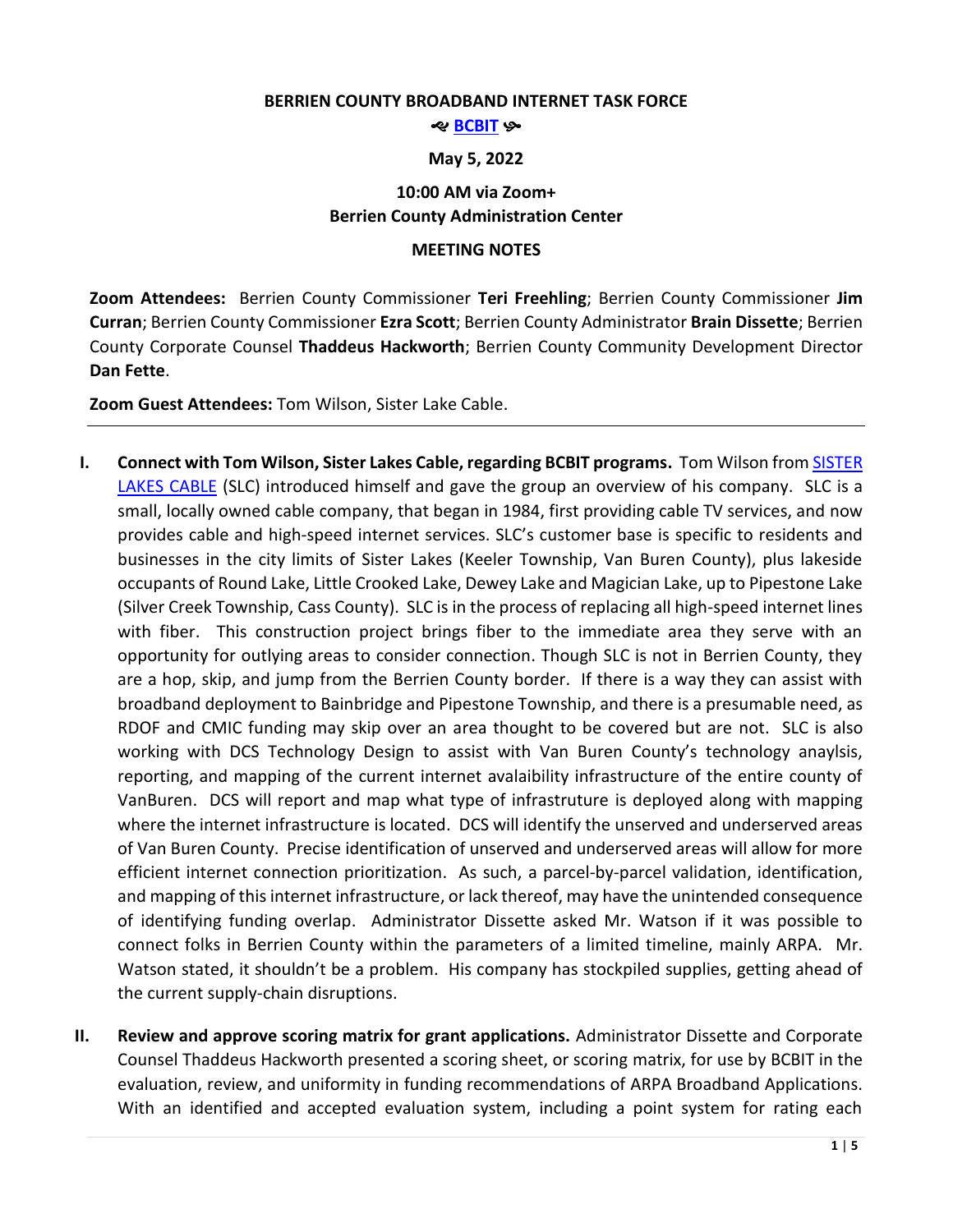application, will ensure uniformity in evaluating applications and will identify the rationale for funding recommendations. The scoring matrix presented is based on the information contained within the broadband application, a document built from the rules and regulations of the American Rescue Plan Act of 2021 (ARPA), with the goal of expanding broadband service to unserved and underserved areas of Berrien County.

**BCBIT Member Concurrence:** BCBIT Members approve the scoring matrix reviewed for use with ARPA Broadband Applications submitted to Berrien County requesting high-speed internet funding.

- **III. Review grant agreements for Oronoko and Bainbridge Townships.** Administrator Dissette and Corporate Counsel Thaddeus Hackworth presented the grant agreement to be utilized with Oronoko and Bainbridge Townships as it relates to ARPA funding granted by Berrien County for use by these two sub-grantees. This grant agreement will allow for a clear understanding of responsibilities, compliance and use of funds.
- **IV. Review BCBIT Broadband Correspondence.** Administrator Dissette reviewed the April 29<sup>th</sup> [LETTER](https://www.berriencounty.org/DocumentCenter/View/15742/BCBIT-Letter-4-28-2022) sent to munciplaities from BCBIT. This correspondence was an overview of milestones accomplished thus far, ARPA Broadband Sub-grantee funding status, additional funding opportunities, and forthcoming strategy initatives of BCBIT.
- **V. DCS Mapping Contract.** The Berrien County Board of Commissioners (BOC) approved the proposal from [DCS TECHNOLOGY DESIGN](https://www.dcstechnology.com/) for broadband mapping services with Resolution [F2204255](https://www.berriencounty.org/AgendaCenter/ViewFile/Agenda/_04282022-4792) dated April 28, 2022. DCS will develop a parcel-level, GIS-based map of broadband avalaibility and infrastrucure within Berrien County. DCS has previously developed similar maps for Washtenaw and Leelanau counties through a "boots on the ground" approach to collecting and mapping data. Currently, DCS is mapping Van Buren County. Berrien County will be next. With their boots on the ground approach, they will visually survey 1,581 square miles, and drive over 2,300 road miles, including those indeterminable private roads to complete the first task of the project: identification of ALL exisiting technologies.
- **VI. ARPA Grant Application Deadline Discussion.** Currently, Berrien County's American Rescue Plan Act (ARPA) [Broadband Applications](http://www.berriencounty.org/DocumentCenter/View/15307/01-27-22-ARPA-Broadband-Application) are due on a rolling basis through July 1, 2022. Pushing out the ARPA Grant Application deadline to October will allow the DCS parcel data to be included with the applications requesting funding and support for high-speed internet deployment. With respect to resolution particulars, the application itself being modified, BCBIT will revisit this discussion in June. The likelhood of extending the deadline is high, with the possibility of creating a tally of dollars needed to fund high-speed internet to every citizen in Berrien County. We will continue to encourage communities to utilize Southwest Michigan Planning Commission (SWMPC) as our contracted broadband opportunities grant resource expert.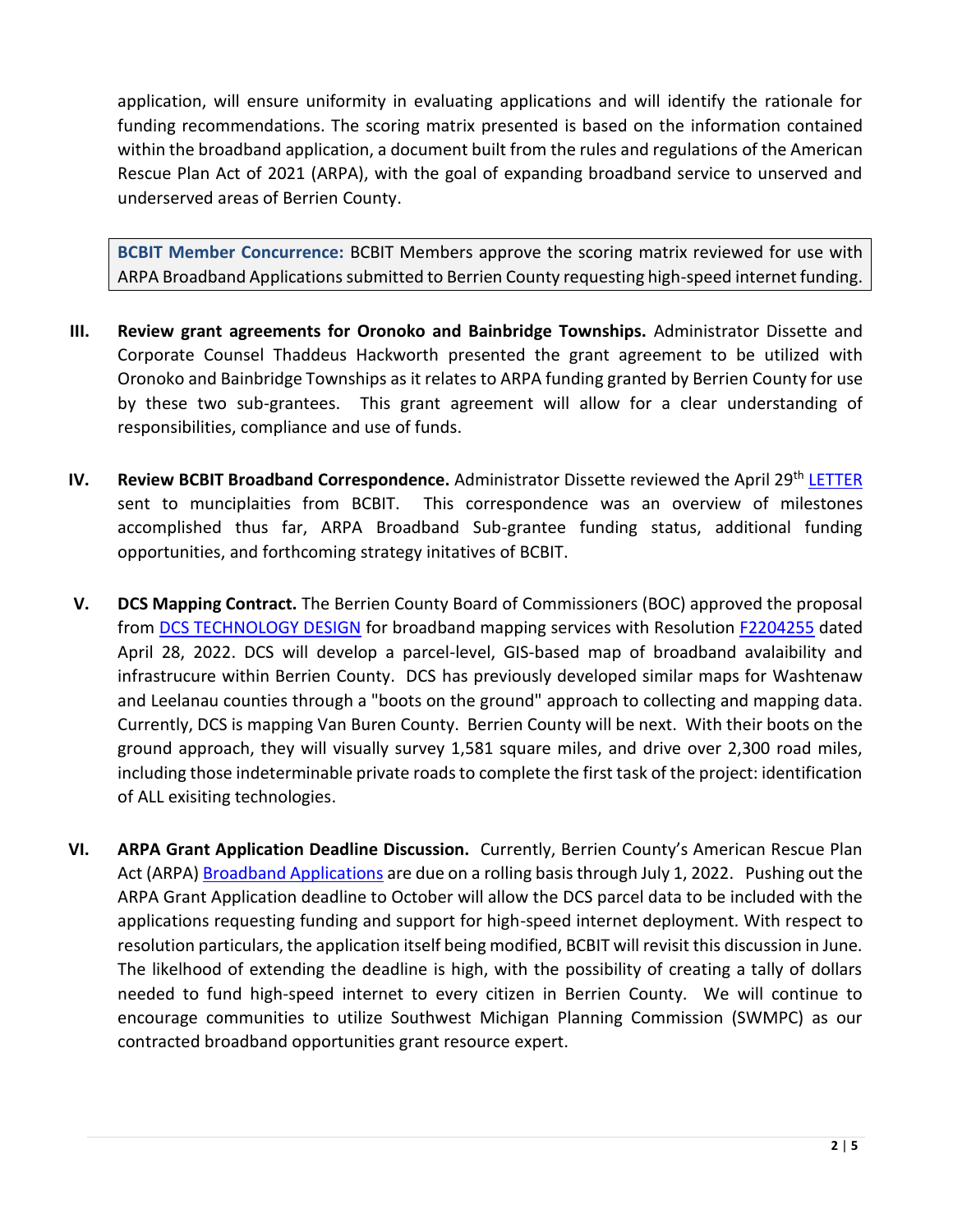## **VII. Miscellaneous.**

- **Next Meeting.** Next BCBIT Meeting is May 19, 2022 at 12:30 PM following the Board of Commissioners Meeting.
- **GIS Shapefiles & Broadband Mapping Layers.** Commissioner Freehling asked if it would be a good idea to request our GIS Department to add a layer to the County's GIS mapping with available shape files posted. RDOF Funding and CMIC Funding have shapefiles posted: [RDOF-ESRI-SHAPEFILE-LINK](https://us-fcc.app.box.com/s/tdljqbrniygloxwdhhprx1cagj77j2mq) and [CMIC-ESRI-SHAPEFILE-LINK.](https://www.michigan.gov/dtmb/-/media/Project/Websites/dtmb/Law-and-Policies/Governance/CMIC/3-0/CMIC_3_0_Shapefile.zip?rev=6166e20e55d541eda10fddb591672fcc&hash=C4BE3C65B643E7932817C7F1DA628D96) Also, look into Opportunity Zone locations.
- **Non-Disclosure Agreement with American Electric Power (AEP).** Administrator Dissette will follow up with AEP regarding non-disclosure agreement.
- **Request for Proposal (RFP).** We have two municipalities ready move forward into the RFP process. Administrator Dissette asked [Public Sector Consultants](https://publicsectorconsultants.com/) (PCC) for a draft RFP. For comparison, Community Development Director Dan Fette and SWMPC Executive Director John Egelhaaf, along with Corporate Counsel Thaddeus Hackworth will assist with this process and review.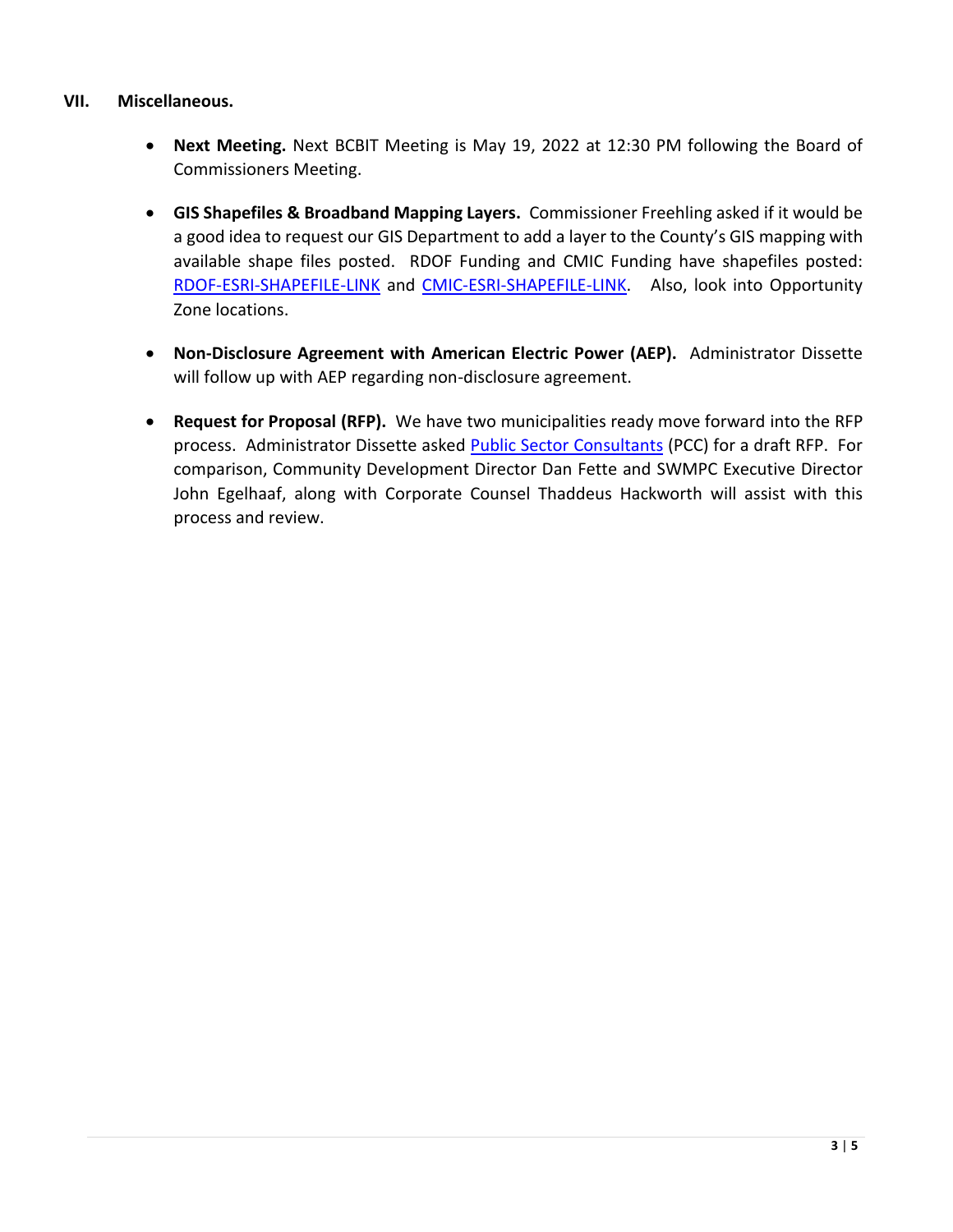### **COUNTY ADMINISTRATION**

- **County Administrator**
- Personnel
- **Corporate Counsel**



701 Main Street St. Joseph, Michigan 49085

Telephone: (269) 983-7111, Ext 8095 Fax: (269) 983-5788

April 29, 2022

To our municipal partners:

As you know, Berrien County is committed to partnering with you to offer high-speed broadband to all residents as we work to provide critical access to information, eliminate socioeconomic inequity and enhance the overall quality of life.

Since establishing this as a County priority in April 2019, we have taken a number of steps, including:

- 2020 Establish the Berrien County Broadband Internet Task Force (BCBIT).
- 2020 -Host a series of public meetings to begin gathering data.  $\bullet$
- 2020 -Connect with community stakeholders, local leaders and chambers to engage our business community.  $\bullet$
- 2021 -Contract with Merit Network, Inc. to conduct a countywide survey of broadband access.  $\bullet$
- 2021 -Contract with Southwest Michigan Planning Commission to take the Merit survey results and create GIS Storymaps  $\bullet$
- 2022 -Dedicate \$6 million in ARPA funds to provide broadband services to un- and undeserved County residents.  $\bullet$
- January 2022 Solicit applications from municipalities for sub-grants of these ARPA funds.  $\bullet$
- April 2022 Award the first two sub-grants \$562,500 to Bainbridge Township and \$700,000 to Oronoko Township  $\bullet$

We appreciate all the municipalities who have expressed interest in taking advantage of these funds. To date, we have received three applications and anticipate many more are likely to be submitted. Based on the applications and the pending applications, it appears the requested grant funds will outstrip the funds we have dedicated to this important initiative.

To ensure we are responsible stewards of public dollars and approach our broadband needs fairly and comprehensively, the County is going to delay awarding any additional sub grants so we can work to secure additional state and federal dollars to supplement the funds we have already allocated. We have begun looking at additional revenue sources from the State of Michigan and Federal Government, (examples include, but are not limited to: USDA Reconnect, BEAD, and CMIC grants,) in order to ensure we have a bigger pool of resources to meet municipal needs.

We have also contracted with DCS Technology Design, LLC to conduct a more comprehensive broadband survey that will allow us to provide pinpoint specific needs on a parcel-by-parcel basis to our local partners. While the Merit survey provided an important snapshot of broadband needs, we realize the benefit of having something more detailed and granular to guide our investment decisions. DCS intends to start its survey in May with a timeline of delivering its final report and recommendations in October.

There are few initiatives as important as this for the future of our County. We truly appreciate your partnership - and your patience as we work to ensure Berrien County has the appropriate funding and the proper tools needed to undertake this critical work.

Jim  $\alpha$ urran District 11 Commissioner

Sincerely, Berrien County Broadband Task Force Commissioners

Teri Sue Freehling District 8 Commissioner

District 9 Commissioner